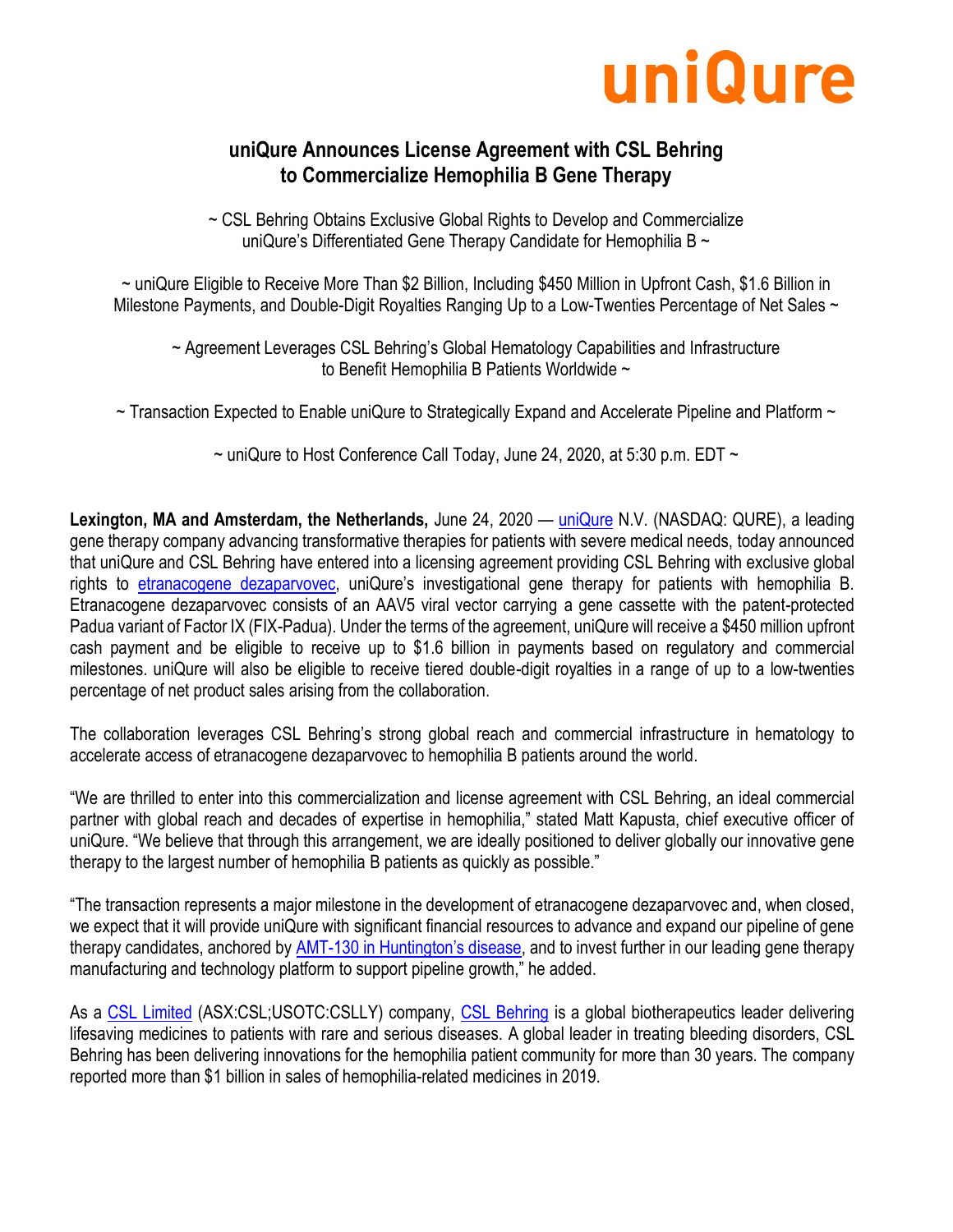"Our vision with hemophilia B patients is to offer transformational treatment paradigms that help free them from the lifelong burden of this disease," said CSL's CEO and Managing Director Paul Perreault. "With more than three decades of providing lifesaving innovations for the global bleeding disorders community, we are well positioned to maximize the potential benefit of this therapy. Upon approval, we believe this next-generation therapy will be highly complementary to our existing best-in-class hemophilia B product portfolio with an alternate best-in-class treatment option."

Under the terms of the agreement, uniQure will be responsible for the completion of the HOPE-B pivotal study, manufacturing process validation, and the manufacturing supply of etranacogene dezaparvovec until such time that these capabilities are transferred to CSL Behring. Clinical development and regulatory activities performed by uniQure under the agreement will be reimbursed by CSL Behring. CSL Behring will be responsible for regulatory submissions and commercialization of etranacogene dezaparvovec.

The closing of the transaction is contingent on completion of review under antitrust laws in the United States, Australia and the United Kingdom.

## Accelerate Build-out of Innovative Gene Therapy Pipeline and Platform

uniQure expects that the agreement will provide additional capital to significantly accelerate and expand its pipeline of innovative gene therapies, including advancing the Phase I/II study of AMT-130 in Huntington's disease, initiating IND-enabling studies of AMT-150 in spinocerebellar ataxia type 3, selecting a lead candidate in Fabry disease and progressing other current and new candidates for central nervous system disorders and rare liver-directed diseases. Regarding AMT-130, uniQure recently announced the successful completion of the first two patient procedures in the Phase I/II study and anticipates announcing early safety data in the second half of 2020 and initial efficacy data in 2021.

uniQure plans to continue to leverage its leading gene therapy platform, including the Company's deep expertise with AAV5, to develop potentially best-in-class gene therapies. AAV5-based gene therapies have been demonstrated to be safe and well tolerated in a multitude of clinical trials, including uniQure trials conducted in hemophilia B and other indications. No patient treated in clinical trials with uniQure's AAV5 gene therapies has experienced any cytotoxic Tcell-mediated immune response to the capsid. Additionally, preclinical and clinical data show that AAV5-based gene therapies may be viable treatments in patients with pre-existing antibodies to AAV5, thereby potentially increasing patient eligibility for treatment. uniQure also may seek to in-license or acquire additional product candidates that align with its research and development strategy.

In addition, uniQure plans to further strengthen its proprietary gene therapy platform by expanding its manufacturing capacity to support a broad pipeline, including product candidates for diseases with larger prevalence, as well as investing further in new technologies to improve the efficacy, safety and applicability of its gene therapies to patients.

As part of uniQure's effort to focus on those gene therapy programs that have the greatest potential to improve patients' lives and generate long-term value for shareholders, uniQure plans to de-prioritize its research program of AMT-180 for patients with hemophilia A.

Moelis & Company acted as a financial advisor to uniQure in this transaction.

## **Conference Call Today at 5:30 p.m. EDT**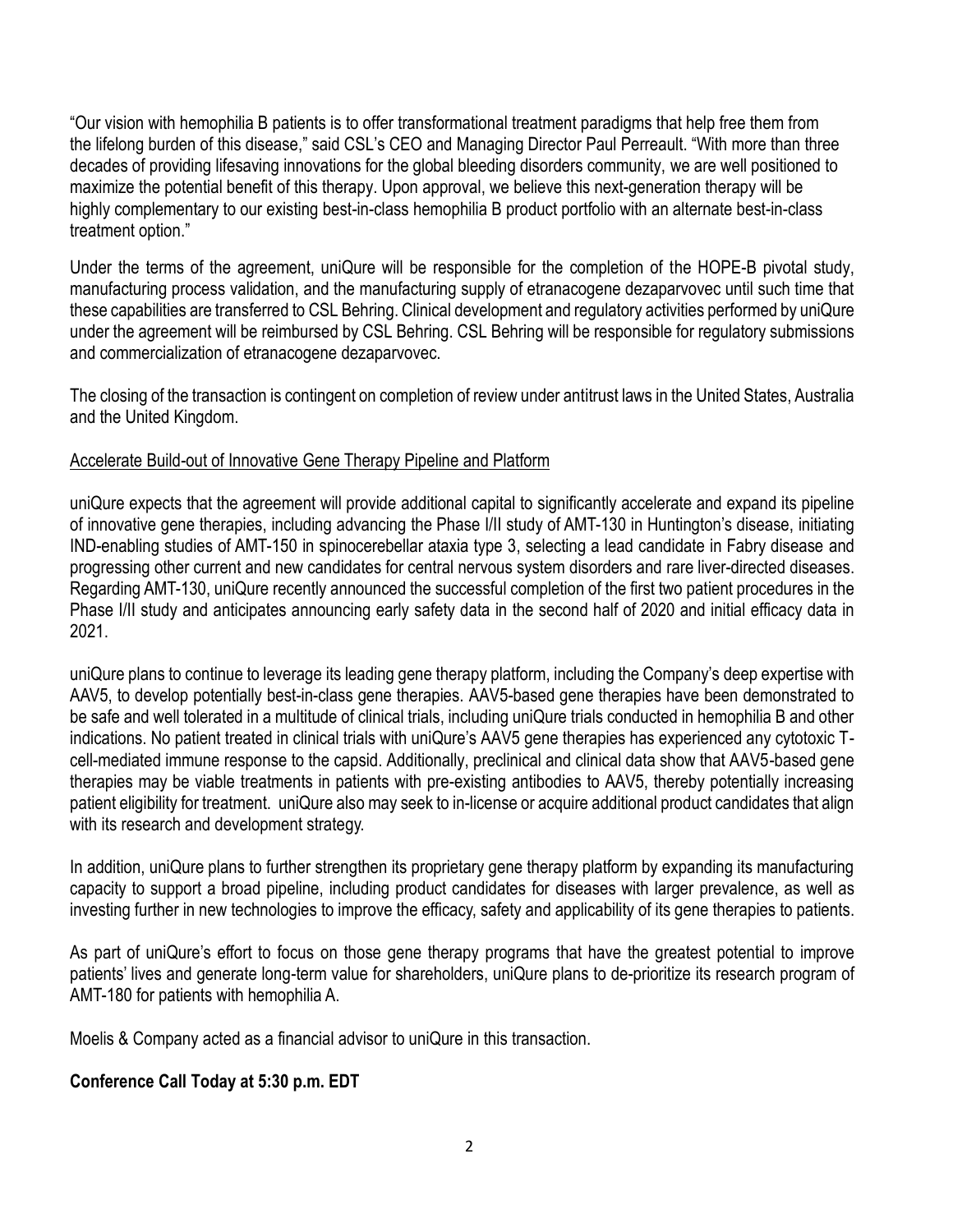uniQure will host a conference call today, June 24, 2020, at 5:30 p.m. Eastern Daylight Time. The conference call may be accessed by dialing (877) 870-9135 for domestic callers and +44 020 719 283 38 for international callers. The passcode for the call is 9499239. Please specify to the operator that you would like to join the "uniQure Conference Call." The conference call will be webcast live under the investor relations section of uniQure's website at [www.uniQure.com](http://www.uniqure.com/) and will be archived there following the call for 90 days.

### **About uniQure**

uniQure is delivering on the promise of gene therapy – single treatments with potentially curative results. We are leveraging our modular and validated technology platform to rapidly advance a [pipeline](http://uniqure.com/gene-therapy/pipeline.php) of proprietary gene therapies to treat patients with hemophilia B, Huntington's disease, Fabry disease, spinocerebellar ataxia Type 3 and other diseases. [www.uniQure.com](http://www.uniqure.com/)

#### **uniQure Forward-Looking Statements**

*This press release contains forward-looking statements. All statements other than statements of historical fact are forward-looking statements, which are often indicated by terms such as "anticipate," "believe," "could," "estimate," "expect," "goal," "intend," "look forward to", "may," "plan," "potential," "predict," "project," "should," "will," "would" and similar expressions. Forward-looking statements are based on management's beliefs and assumptions and on information available to management only as of the date of this press release. These forward-looking statements include, but are not limited to, whether* the parties will successfully complete the review under applicable antitrust laws or otherwise close the transaction, whether uniQure will receive the upfront cash payment or any of the financial *benefits of the agreement; whether the collaboration will benefit Hemophilia B patients worldwide, whether the parties to the agreement will establish a new standard of care for patients with hemophilia B, whether uniQure will be able to accelerate or expand its pipeline of innovative gene therapies or its technology platform, including advancing the Phase I/II study of AMT-130 in Huntington's disease, initiating IND-enabling studies of AMT-150 in spinocerebellar ataxia type 3, selecting a lead product candidate for Fabry disease, or progressing current or additional candidates for central nervous system disorders and other genetic diseases, whether uniQure will announce early safety data from its Phase I/II study of AMT-130 in the second half of 2020 and initial efficacy data in 2021 or ever, whether uniQure will develop best-in-class gene therapies, whether uniQure will in-license or acquire additional product candidates, whether uniQure will expand its manufacturing capacity to support a broad pipeline, such as product candidates for diseases with larger prevalence, and whether uniQure will obtain enabling technologies that improve the efficacy or safety of its gene therapies. uniQure's actual results could differ materially from those anticipated in these forward-looking statements for many reasons, including, without limitation, risks associated with the impact of the ongoing COVID-19 pandemic on our Company and the wider economy and health care system, our clinical development activities, clinical results, collaboration arrangements, regulatory oversight, product commercialization and intellectual property claims, as well as the risks, uncertainties and other factors described under the heading "Risk Factors" in uniQure's Annual Report on Form 10-Q filed on April 29, 2020. Given these risks, uncertainties and other factors, you should not place undue reliance on these forward-looking statements, and uniQure assumes no obligation to update these forward-looking statements, even if new information becomes available in the future.*